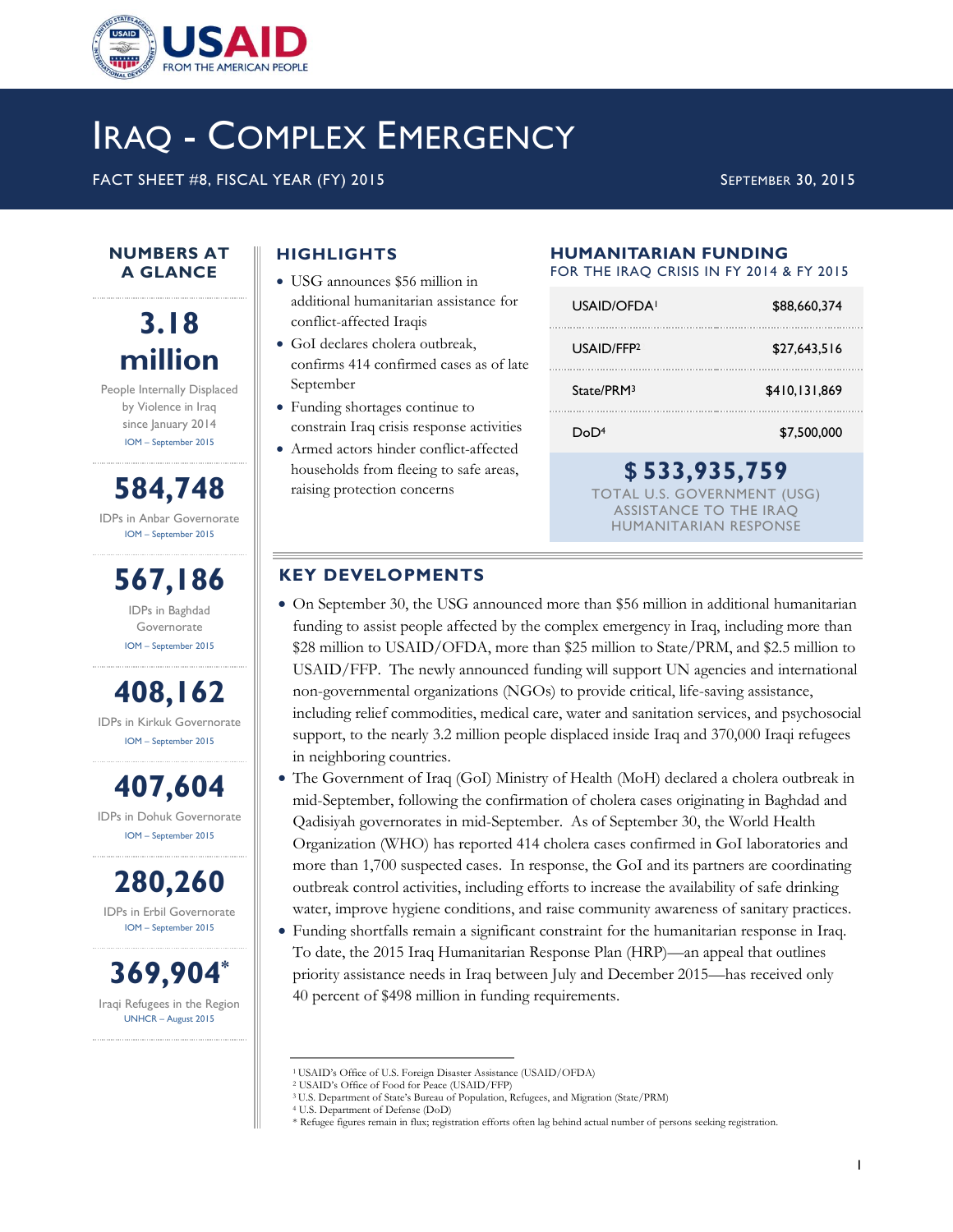## **INSECURITY, POPULATION DISPLACEMENT & HUMANITARIAN ACCESS**

- Armed conflict, terrorism, and other violence have resulted in the deaths of approximately 1,325 Iraqis, including 585 civilians, during the month of August, according to the UN Assistance Mission for Iraq (UNAMI). Conflict has also injured more than 1,800 people, including approximately 1,100 civilians. In Baghdad, the worst-affected governorate, UNAMI reported more than 1,000 civilian casualties in August, comprising nearly 320 deaths and some 750 injuries. During 2015, UNAMI has documented nearly 15,200 conflict-related casualties.
- As of late August 2015, the International Organization for Migration (IOM) had identified more than 3.18 million internally displaced persons (IDPs) in Iraq, using the USG-supported Displacement Tracking Matrix to gather information on the status and location of IDPs. Of the total number of IDPs in Iraq, 87 percent have fled from Anbar, Ninewa, and Salah ad Din governorates, while the governorates hosting the largest IDP populations are Anbar, Baghdad, and Kirkuk. While every governorate is hosting IDPs, the majority of displaced households—approximately 68 percent—are sheltering in central Iraq, while southern areas of Iraq host only 4 percent of IDPs. The remaining IDPs are residing in the Iraqi Kurdistan Region (IKR), comprising Dohuk, Erbil, and Sulaimaniyah governorates.
- On August 24, the UN announced the launch of a national humanitarian hotline from which displaced Iraqis can receive information on international humanitarian assistance, request aid, and provide confidential feedback on humanitarian organizations' efforts. The hotline helps strengthen communication channels between conflict-affected Iraqis and humanitarian actors, particularly for IDPs sheltering outside of formal camps. Prior to expanding the service countrywide, the UN operated a successful pilot hotline and call center in Erbil Governorate during July.
- Kurdish Peshmerga forces recently took control of villages in Kirkuk Governorate's Daquq and Hawijah districts previously held by the Islamic State in Iraq and the Levant (ISIL). The clashes displaced more than 11,000 individuals between August 24 and September 8, according to the UN. The majority of IDPs have traveled to the city of Kirkuk to stay with relatives.
- In the first two weeks of September, approximately 187,000 newly displaced IDPs in the governorates of Anbar, Babil, Diyala, Kirkuk, Ninewa, Salah ad Din, and Sulaimaniyah received Rapid Response Mechanism (RRM) kits—which contain emergency food rations, safe drinking water, hygiene items, and other relief supplies. Each RRM kit is designed to immediately assist one average sized household of five people for three–five days. USAID/OFDA and USAID/FFP fund the UN Children's Fund (UNICEF) and the UN World Food Program (WFP) respectively, to support the RRM, which helps meet the immediate needs of newly displaced households.
- With nearly \$38 million in FY 2014 and FY 2015 funding, USAID/OFDA partners are supporting humanitarian coordination, logistics management, and distributing relief commodities to assist conflict-affected Iraqis with emergency relief items, including hygiene kits and household items. Since FY 2014, State/PRM has also provided \$2 million for shelter policy and technical assistance through the UN Human Settlements Program, to assist the GoI with finding durable shelter solutions for IDPs living in informal settlements.

## **SHELTER & SETTLEMENTS**

- On September 16 and 22, State/PRM partner the Office of the UN High Commissioner for Refugees (UNHCR), relief agencies, and local authorities opened two new IDP camps in Baghdad Governorate with sufficient space to shelter nearly 3,500 IDPs who fled Anbar following recent clashes, according to the UN agency. The Sadr Al-Yusufiya Camp, located approximately 3 miles from the main access bridge between Baghdad and Anbar, will accommodate an estimated 2,000 people, according to UNHCR. Scout Camp, located in Baghdad's Ghazaliya neighborhood, will provide shelter to approximately 1,500 IDPs who had been living in unfinished buildings, with host community households, or with relatives in the city. As a result of the protracted displacement crisis in Iraq, more IDPs are shifting to formal displacement camps as host community resources have become stretched.
- On August 17, the Shelter and Non-Food-Item (NFI) Cluster in Iraq—the coordinating body for humanitarian shelter and NFI activities, comprising UN agencies, NGOs, and other stakeholders—released its 2015/2016 Iraq IDP Winterization Plan, detailing projected needs for the upcoming winter months. The plan estimates that 373,000 IDP households will require winterization assistance, including shelter sealing kits for 103,000 households, winter-specific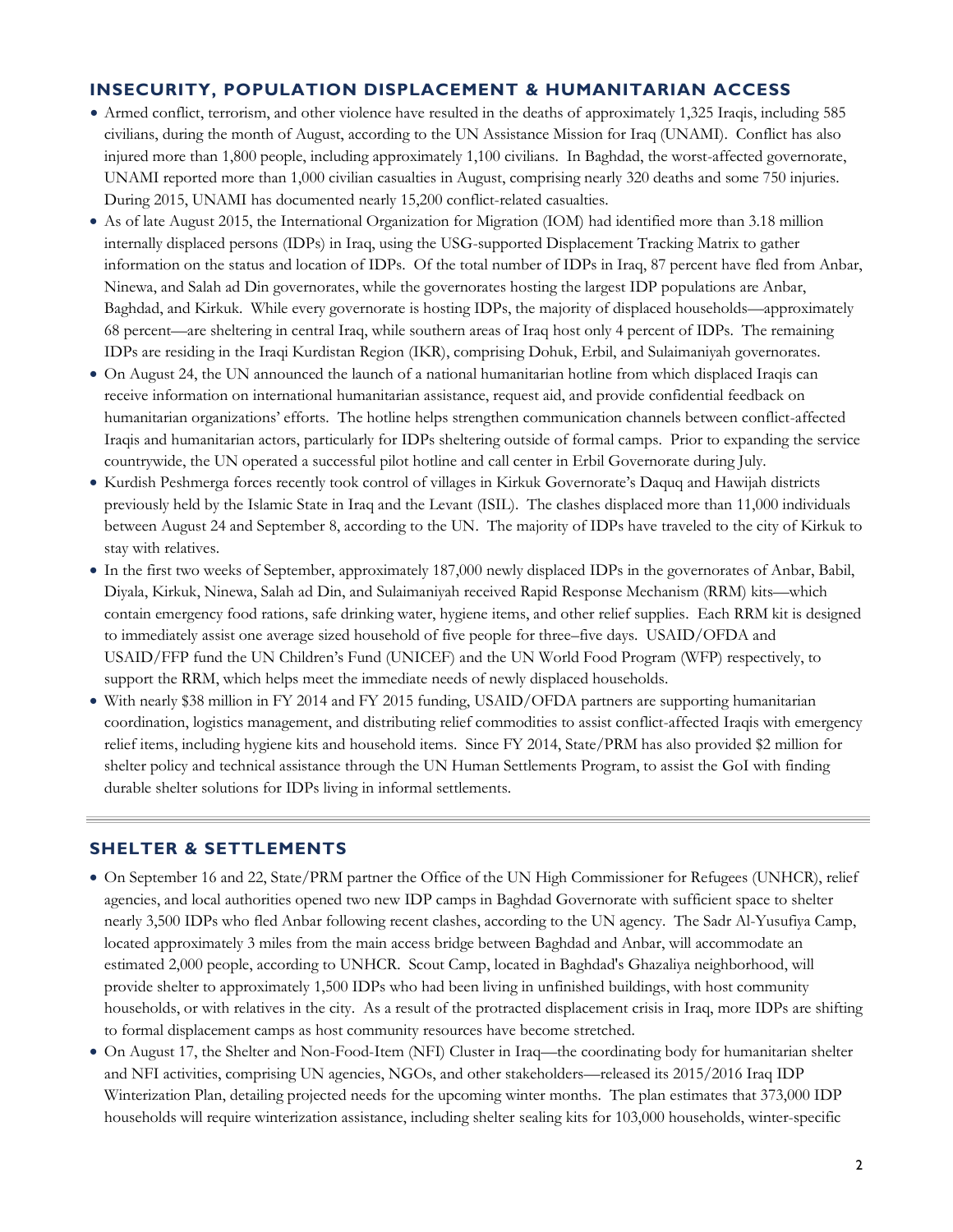emergency relief item kits, including blankets, carpets, heaters, and kerosene for 257,000 households, and tent insulation kits for 13,000 households. The cluster plans to target the most vulnerable IDPs, specifically those living in accommodations that offer inadequate protection against severe winter weather or in IDP camps in areas that experience severe winter conditions, including the IKR.

- On September 2, USG staff—including Deputy Consul General of the U.S. Consulate General in Erbil Roy A. Perrin and personnel from the USAID Disaster Assistance Response Team (DART) and State/PRM—traveled from Erbil to Dohuk to visit several IDP camps, meeting with IDPs, USG partner staff, and camp personnel. During the visits, camp residents and management highlighted the effects that funding constraints have on support for IDPs. Some, for example, reported using personal savings or selling personal possessions to purchase additional food or other commodities to supplement available assistance.
- During the week of August 9, the Iraq High Committee on IDPs announced that it would allocate 500 trailer-style shelters provided through a grant from the Turkish Red Crescent Society (TRCS) to create an IDP camp in the western Anbar town of al-Baghdadi. The TRCS announced the donation in February 2015 and consists of 1,000 caravan-style shelters for IDPs in Iraq.
- Since FY 2014, USAID/OFDA has provided more than \$6.3 million for shelter assistance to conflict-affected populations, including through the rehabilitation of informal settlements and weatherization assistance for IDPs living outside of camps.

## **HEALTH & WASH**

- Between January 1 and July 30, WHO confirmed nearly 1,000 cases of measles throughout Iraq, including 80 confirmed cases in the IKR. WHO reported the highest number of measles cases in Baghdad Governorate, with more than 500. Health actors are planning another campaign in Baghdad Governorate in the coming months, following the conclusion of a previous measles vaccination campaign in June, according to the Health Cluster.
- On August 16, relief organizations visited 11 formal and informal IDP sites in Anbar and Baghdad governorates to assess water, sanitation, and hygiene (WASH) conditions. Based on the results of the assessments, humanitarian organizations working in the WASH sector plan to prioritize improvements in water quality, refurbishment and construction of latrines, hygienic behavior promotion activities, and coordination with health actors to address potential disease outbreaks.
- In late August, the GoI MoH supported an airlift of medical supplies and equipment for health facilities in Haditha District, Anbar. The shipment contained seven emergency health kits, including trauma kits and two surgical kits. With these new supplies, health facilities in Haditha can provide treatment for up to 16,000 people during the next three months. Since late 2014, ISIL has controlled areas surrounding the city, affecting Haditha's estimated 80,000 residents.
- In response to the cholera outbreak in Iraq, USG partner WHO is delivering diarrheal disease kits to the MoH, sufficient to treat up to 6,000 moderate cases or 1,500 severe cases, and is also procuring 1,000 rapid diagnostic tests. USAID/OFDA partner UNICEF and the GoI have provided more than 130,000 sets of bottled safe drinking water; 11,000 family water kits; 10,000 hygiene kits; 8,000 water containers; and water purification tablets to heavily affected Abu Ghurayb District in Baghdad Governorate. In addition to improving access to safe drinking water, the MoH has distributed point-of-use water purification supplies, conducted house-to-house hygiene promotion activities, and disseminated cholera-related messages via social media and radio.
- With more than \$37 million in FY 2014 and FY 2015 funding, USAID/OFDA supports an array of health and WASH activities in Iraq, including medical clinics and mobile health teams, health and hygiene education, as well as sanitation infrastructure installation and the delivery of safe drinking water. Through implementing partners, USAID/OFDAsupported WASH assistance reaches approximately 404,000 conflict-affected Iraqis, while its health support benefits an estimated 2.6 million people.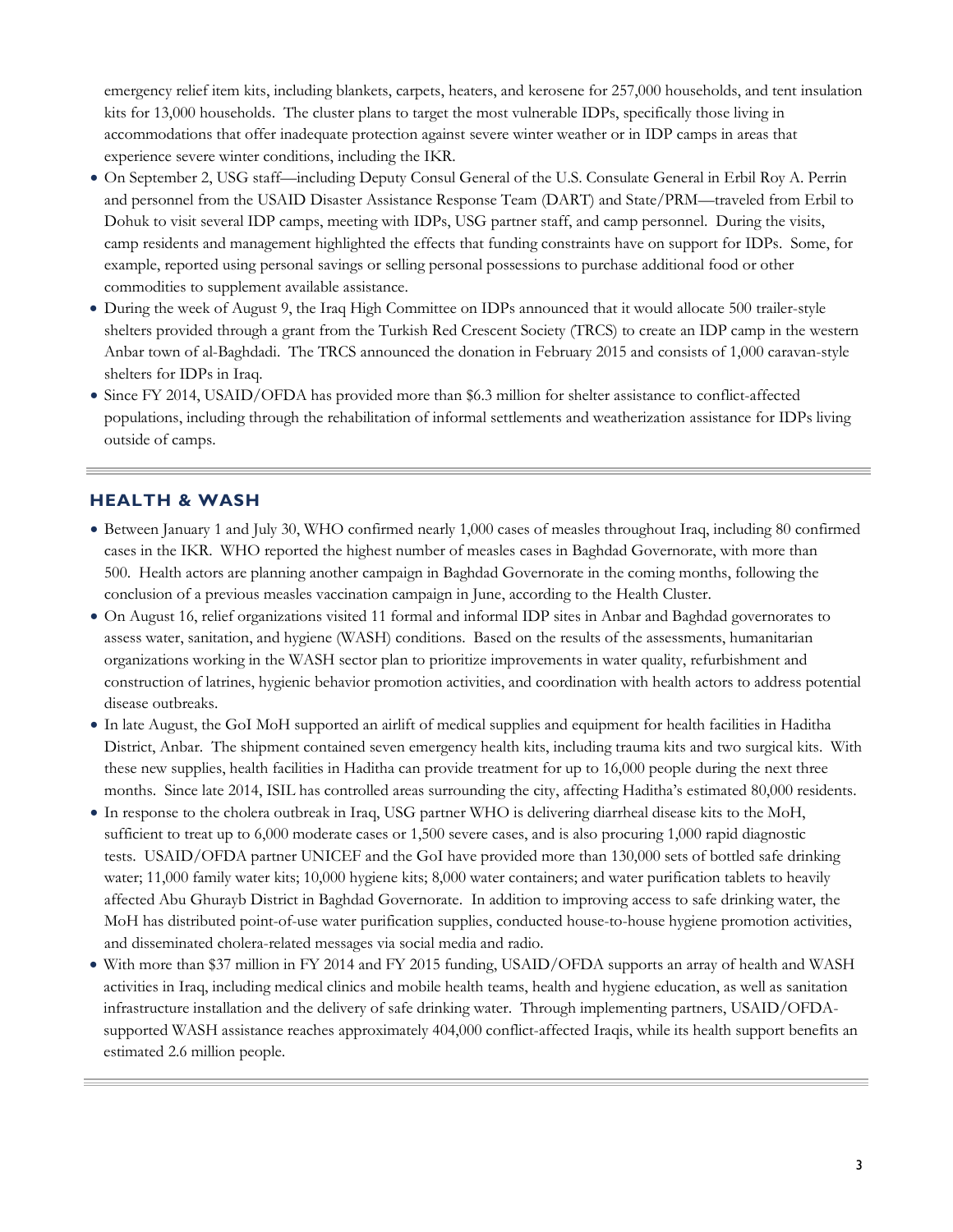## **FOOD SECURITY**

- According to a WFP vulnerability analysis report, household food consumption across Iraq improved in July relative to June, particularly among residents and IDPs in Anbar Governorate. The percentage of surveyed households in Anbar with 'poor' or 'borderline' food consumption decreased from 18 percent in June to 4.8 percent in July, comparable to levels prior to the most recent escalation of violence in the governorate. Similarly, the proportion of interviewed IDP households across Iraq with 'poor' or 'borderline' food consumption dropped from 21 percent in June to 8.4 percent in July. Improvements are likely attributable to the holy month of Ramadan, when people eat more complete and betterquality meals and often share meals with the less fortunate. However, while household food consumption improved, 11.5 percent of respondents in July reported employing negative coping strategies, such as borrowing food or money and reducing the number of daily meals and/or meal portion size. This reflects a steady increase in the percentage of respondents across Iraq coping with a shortage of food or funds, which rose from 10.6 percent in May to 13.2 percent in June.
- WFP adjusted its food-voucher distribution strategy for the approximately 450,000 IDPs in Dohuk, Erbil, and Sulaimaniyah governorates targeted for assistance in August, citing funding shortages. Under the new strategy, families with up to five members receive one voucher per person per month, families with six to nine members receive a total of five vouchers, and families with 10 or more members are eligible for a total of eight vouchers. To further extend existing resources, WFP reduced the value of each food voucher from \$16 to \$10 beginning in September. Each voucher is redeemable for food items available at select local shops.
- As of September 15, WFP still required \$61.6 million to fund its Iraq emergency operation activities through December; WFP programming includes distribution of food vouchers, three-day rapid-response rations, and monthly family food parcels. Without additional funding, WFP anticipates further reductions in its food assistance to Iraqi IDPs.
- As part of the newly announced funding, USAID/FFP is providing \$2.5 million to WFP to support costs associated with a contribution of 5,000 metric tons of wheat from the GoI's Ministry of Trade. To date in FY 2015, USAID/FFP has provided \$27.5 million to support WFP's emergency operation in Iraq, which requested a total of nearly \$450 million to address IDP food needs between April 2014 and December 2015.

#### **PROTECTION**

- The ongoing military offensive against ISIL in Anbar Governorate that escalated in mid-July continues to hamper access to safety for displaced populations, particularly those from Ar Ramadi, Fallujah, and Haditha districts. According to the UN Office for the Coordination of Humanitarian Affairs (OCHA), civilians in parts of Iraq are unable to flee to safety, raising concerns among protection actors. ISIL strictly limits households from moving within or leaving the city of Mosul, Ninewa. Those caught attempting to flee the city reportedly face the threat of execution. Likewise, IDPs sheltering in ISIL-controlled areas of Anbar are reportedly allowed to leave only after paying large sums—some up to \$2,000 per person—according to OCHA.
- In early September, humanitarian organizations reported evictions of IDPs from public buildings, apartments, and houses in Anbar, Babil, and Baghdad, according to the UN. In some instances, the evictions result from IDPs no longer having the resources to pay rent, while other displaced families were forced from houses assigned to GoI personnel, according to the UN. According to protection actors, a limited number of the recently evicted households found alternative accommodation in formal IDP sites.
- Protection actors have noted a gap in responding to incidents of sexual- and gender-based violence (SGBV) in Iraq. The UN has, in particular, highlighted a lack of awareness regarding SGBV in Sulaimaniyah. In response, national NGOs recently held 18 awareness sessions on SGBV, women's rights, and reproductive health in Sulaimaiyah.
- USAID/OFDA has provided nearly \$5.4 million in protection activities in Iraq during FY 2015. USAID/OFDAsupported programs include psychosocial support to youth, including small group recreational activities, one-on-one counseling services, and art therapy for those affected by the current crisis. USAID/OFDA also supports psychosocial support services for displaced populations in Dohuk, which include minority groups targeted by ISIL.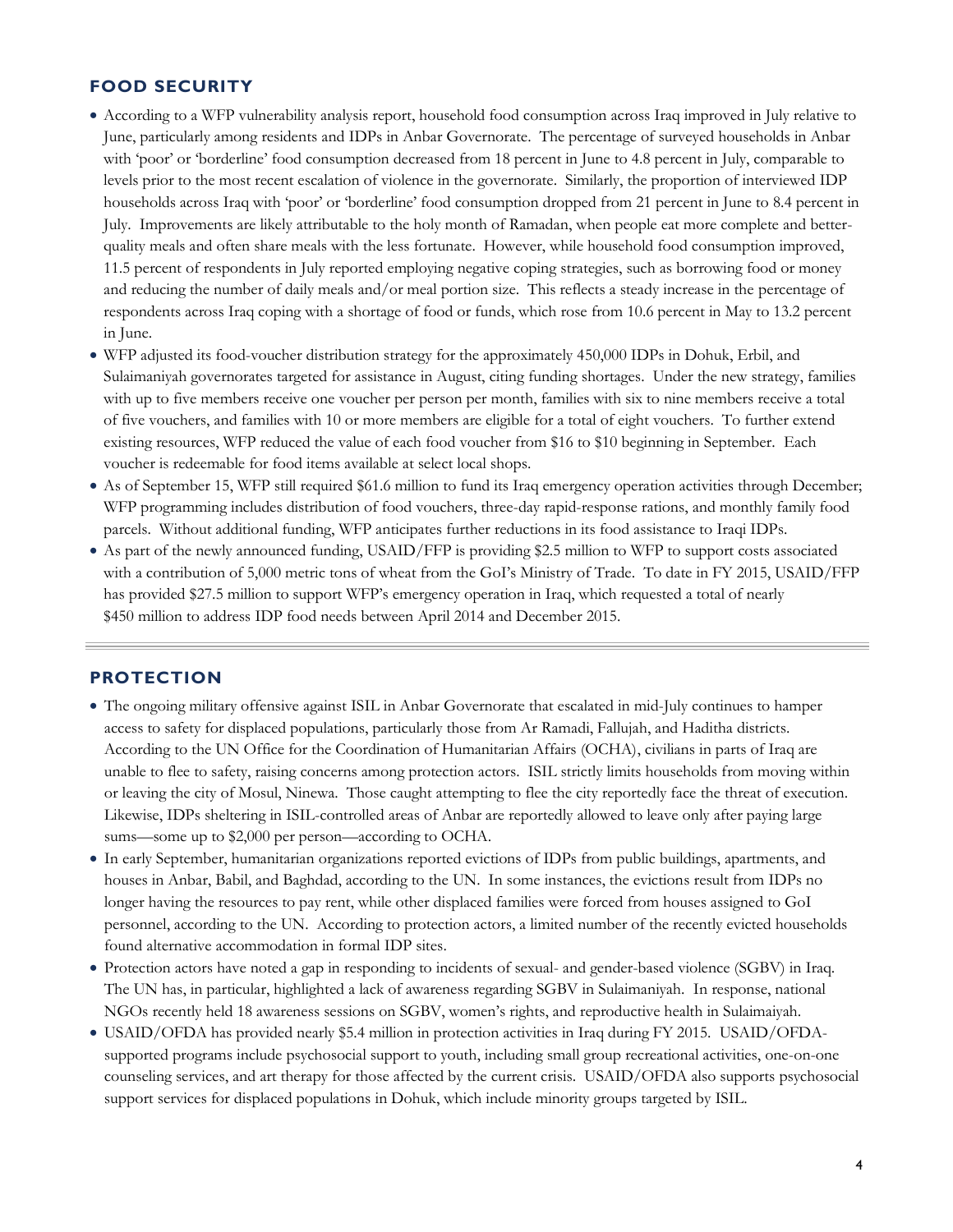State/PRM continues to support protection programming through UNHCR and NGO partners, including psychosocial support, legal aid, protection monitoring, registration, and other activities for conflict-affected Iraqis. In addition, as part of the recent announcement, State/PRM provided a \$2 million contribution to UNICEF to support education to assist the tens of thousands of displaced Iraqi children returning to school and to provide non-formal education for those that cannot re-enter formal education.

## **OTHER HUMANITARIAN ASSISTANCE**

- European Union (E.U.) Commissioner for Humanitarian Aid and Crisis Management Christos Stylianides visited the IKR on July 26 and 27 and met with government officials and humanitarian organizations. The visit followed an allocation of an additional \$22.8 million in E.U. funding for the humanitarian response in Iraq, bringing E.U. humanitarian assistance for Iraq to more than \$57.5 million in 2015.
- On September 12, the Emirates Red Crescent transferred to Kurdistan Regional Government (KRG) authorities the newly built Dibaga camp, located near the town of Makhmour on the border between Erbil and Ninewa governorates, according to media reports. The camp consists of 1,000 housing units and is expected to shelter primarily IDPs who fled conflict in Mosul and other areas along the Tigris River.
- In addition, the Emirates Red Crescent and its partner the Barzani Charity Foundation inaugurated several projects in the IKR in early September, including 29 wells able to supply water for more than 100,000 IDPs in addition to local populations; two schools, each capable of serving up to 750 students; and a sewing workshop that employs 37 women. The Emirates Red Crescent is also supporting the distribution of food baskets to approximately 50,000 IDPs residing in camps in Erbil, Emirati media report.



#### **2014-2015 HUMANITARIAN FUNDING TO THE IRAQ CRISIS\*** PER DONOR

\* Funding figures are as of September 30, 2015. All international figures are according to OCHA's Financial Tracking Service and based on international commitments during the 2014 and 2015 calendar years, while USG figures are according to the USG and reflect USG commitments from FY 2014 and FY 2015, which began on October 1, 2013, and October 1, 2014, respectively.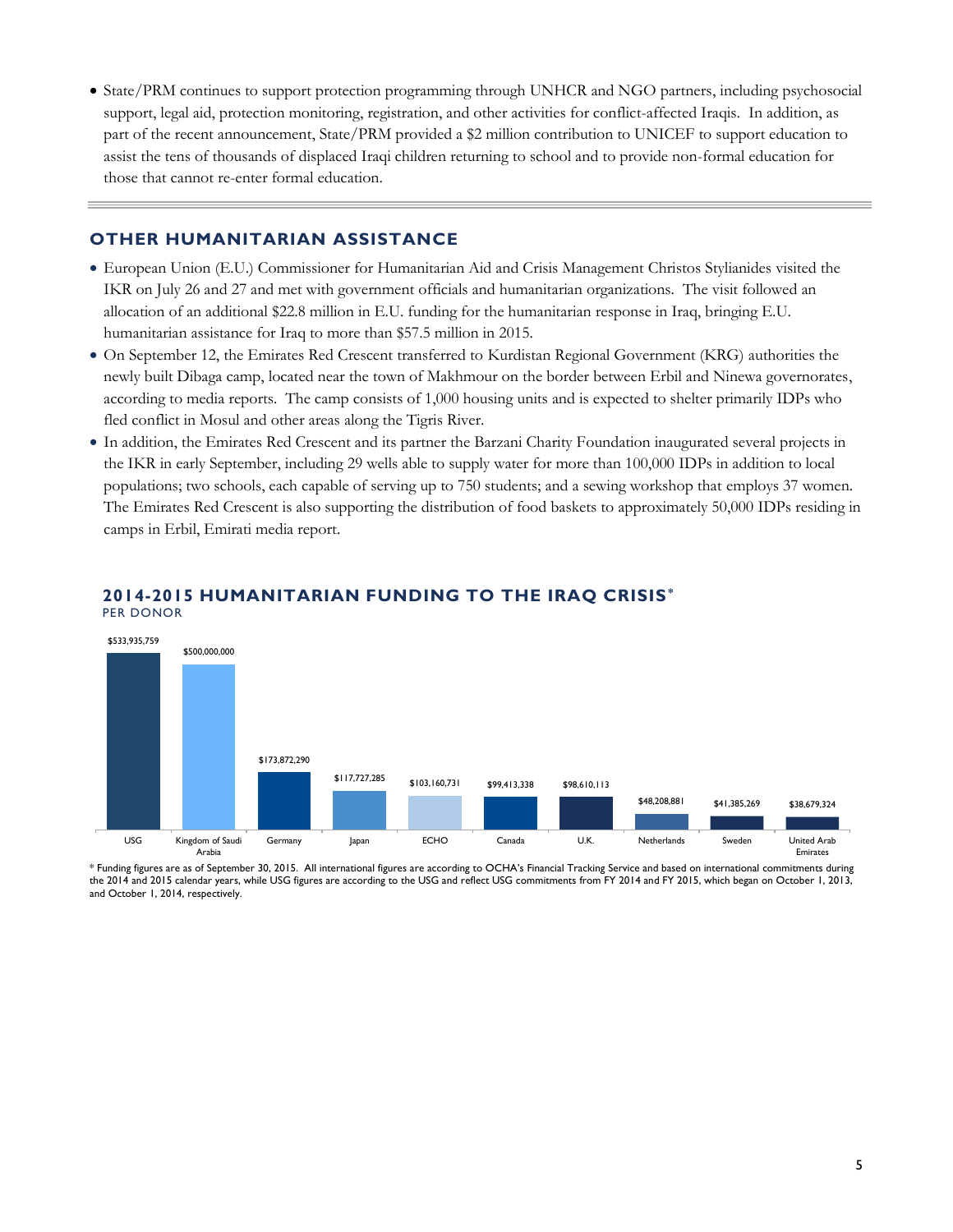## **CONTEXT**

- The situation within Iraq remained relatively stable until January 2014, when ISIL forces began seizing control of parts of northern and central Iraq. Significant population displacement ensued as civilians fled to areas of relative safety, such as the IKR, to escape fighting.
- On August 11, 2014, USAID deployed a DART help coordinate USG efforts to address the urgent humanitarian needs of newly displaced populations throughout Iraq. DART and State/PRM staff in Iraq work closely with local officials, the international community, and humanitarian actors to identify critical needs and expedite assistance to affected populations. To support the DART, USAID also established a Response Management Team (RMT) based in Washington, D.C.
- The IKR has been hosting large numbers of refugees from Syria fleeing the Syrian conflict since early 2012; to date, UNHCR has registered more than 250,000 Syrian refugees in Iraq, the vast majority of whom are staying in the IKR. As a result, local government officials and humanitarian actors working in the area have experience addressing the needs of newly displaced populations, and a basic humanitarian infrastructure exists in the region. However, the persistent influxes over recent years are challenging the response capacity of the KRG and local officials. State/PRM continues to assist Syrian refugees in Iraq through a number of relief organizations.
- On October 30, 2014, U.S. Ambassador to Iraq Stuart E. Jones re-declared a disaster in Iraq for FY 2015 due to the ongoing complex emergency and humanitarian crisis.

| <b>IMPLEMENTING PARTNER</b>        | <b>ACTIVITY</b>                                                                                                                                 | <b>LOCATION</b>                                                                                                                                                       | <b>AMOUNT</b> |  |
|------------------------------------|-------------------------------------------------------------------------------------------------------------------------------------------------|-----------------------------------------------------------------------------------------------------------------------------------------------------------------------|---------------|--|
| <b>USAID/OFDA2</b>                 |                                                                                                                                                 |                                                                                                                                                                       |               |  |
| <b>Implementing Partners</b>       | Health, Humanitarian Coordination and Information<br>Management, Logistics and Relief Commodities,<br>Protection, Shelter and Settlements, WASH | Anbar, Babil, Baghdad, Dhi<br>Qar, Diyala, Dohuk, Erbil,<br>Karbala, Kirkuk, Maysan,<br>Muthanna, Najaf, Ninewa, Salah<br>ad Din, Sulaimaniyah, Wasit<br>Governorates | \$34,529,105  |  |
| <b>IOM</b>                         | Logistics and Relief Commodities, Protection,<br><b>Shelter and Settlements</b>                                                                 | Countrywide                                                                                                                                                           | \$7,600,000   |  |
| <b>OCHA</b>                        | Humanitarian Coordination and Information<br>Management                                                                                         | Countrywide                                                                                                                                                           | \$2,000,000   |  |
| UN Population Fund (UNFPA)         | Health, Protection                                                                                                                              | Basrah, Babil, Baghdad, Diyala,<br>Karbala, Kirkuk, Najaf<br>Governorates                                                                                             | \$1,045,000   |  |
| <b>UNICEF</b>                      | <b>Emergency Relief Items</b>                                                                                                                   | Countrywide                                                                                                                                                           | \$15,480,000  |  |
| <b>WFP</b>                         | Logistics and Relief Commodities                                                                                                                | Countrywide                                                                                                                                                           | \$3,400,000   |  |
| <b>WHO</b>                         | Health                                                                                                                                          | Countrywide                                                                                                                                                           | \$5,800,000   |  |
|                                    | Program Support Costs                                                                                                                           |                                                                                                                                                                       | \$556,681     |  |
| <b>TOTAL USAID/OFDA ASSISTANCE</b> |                                                                                                                                                 | \$70,410,786                                                                                                                                                          |               |  |
| <b>USAID/FFP3</b>                  |                                                                                                                                                 |                                                                                                                                                                       |               |  |
| <b>WFP</b>                         | <b>Emergency Food Assistance</b>                                                                                                                | Countrywide                                                                                                                                                           | \$27,500,000  |  |
| <b>TOTAL USAID/FFP ASSISTANCE</b>  |                                                                                                                                                 |                                                                                                                                                                       | \$27,500,000  |  |
| <b>STATE/PRM4</b>                  |                                                                                                                                                 |                                                                                                                                                                       |               |  |
| <b>Implementing Partner</b>        | Emergency Response, Health, Humanitarian Law,<br>Livelihoods, WASH                                                                              | Countrywide                                                                                                                                                           | \$32,400,000  |  |

#### **USG HUMANITARIAN ASSISTANCE TO IRAQ AND NEIGHBORING COUNTRIES PROVIDED IN FY 2015<sup>1</sup>**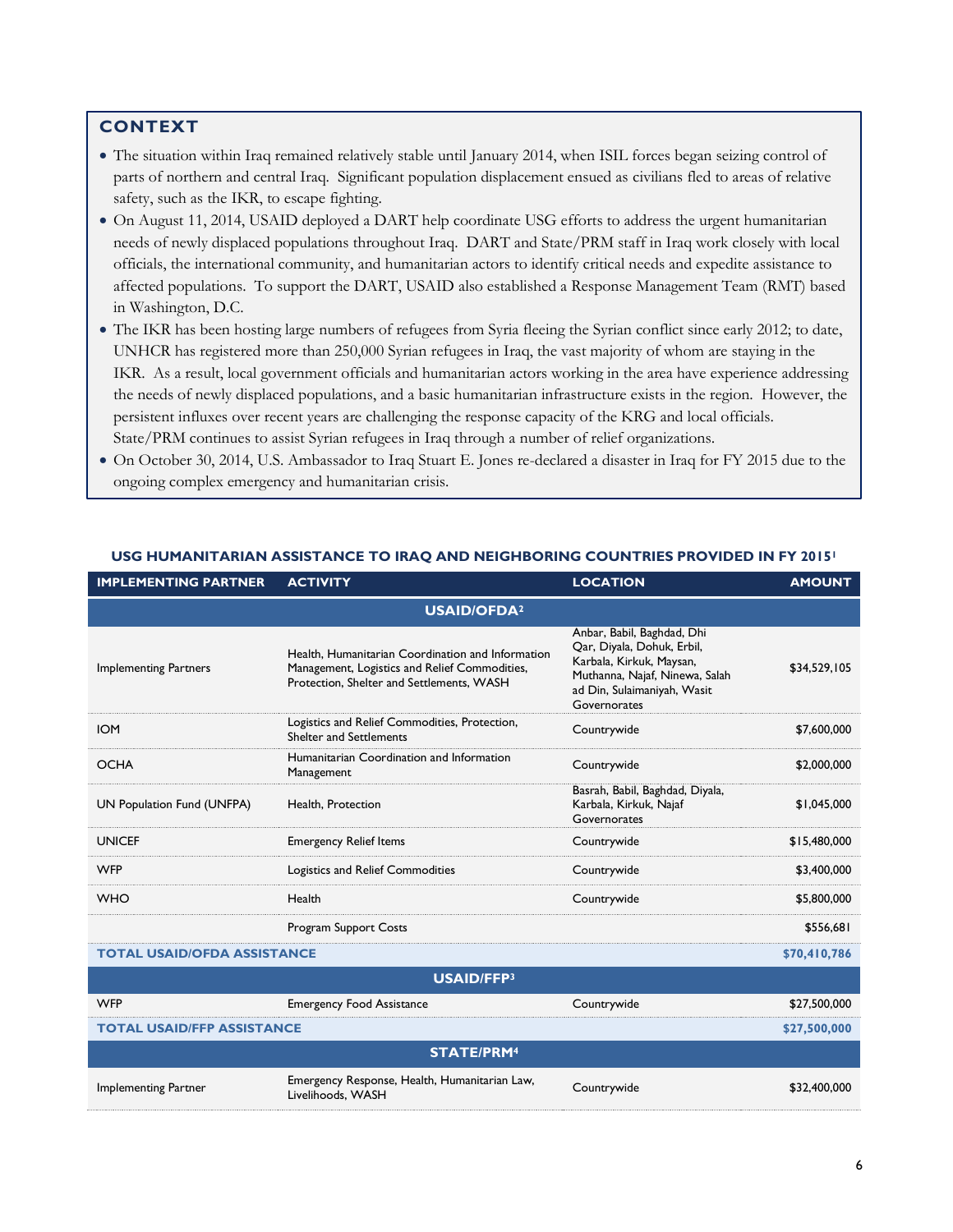| TOTAL USG HUMANITARIAN ASSISTANCE TO IRAQ FOR THE IRAQ CRISIS IN FY 2015<br>\$325,747,166 |                                                                                                                                                                                                                                                       |                                                                                                                        |               |  |
|-------------------------------------------------------------------------------------------|-------------------------------------------------------------------------------------------------------------------------------------------------------------------------------------------------------------------------------------------------------|------------------------------------------------------------------------------------------------------------------------|---------------|--|
| <b>TOTAL STATE/PRM ASSISTANCE</b>                                                         |                                                                                                                                                                                                                                                       | \$227,836,380                                                                                                          |               |  |
|                                                                                           | Program Support Costs                                                                                                                                                                                                                                 | Countrywide                                                                                                            | \$548,599     |  |
| <b>UNICEF</b>                                                                             | Education                                                                                                                                                                                                                                             | Countrywide                                                                                                            | \$2,000,000   |  |
| UN Human Settlements Program<br>(UN-Habitat)                                              | Shelter and Settlements, Durable Solutions                                                                                                                                                                                                            | Baghdad, Najaf, Maysan, Salah<br>ad-Din Governorates                                                                   | \$1,000,000   |  |
| <b>UNHCR</b>                                                                              | Camp Coordination, Cash Assistance, Emergency<br>Relief Commodities, Health, Humanitarian<br>Coordination and Information Management,<br>Livelihoods, Logistics and Relief Commodities,<br>Protection, Refugee Assistance, Shelter and<br>Settlements | Iraq, Jordan, Lebanon, Syria,<br>Turkey                                                                                | \$147,500,000 |  |
| <b>UNFPA</b>                                                                              | Protection, Health, Emergency Relief Items,<br>Livelihoods                                                                                                                                                                                            | Turkey                                                                                                                 | \$999,000     |  |
| <b>UNFPA</b>                                                                              | Protection                                                                                                                                                                                                                                            | Babil, Baghdad, Diyala, Dohuk,<br>Erbil, Karbala, Kirkuk, Najaf,<br>Sulaimaniyah Governorates                          | \$4,000,000   |  |
| <b>IOM</b>                                                                                | Livelihoods, Logistics and Relief Commodities,<br><b>Shelter and Settlements</b>                                                                                                                                                                      | Countrywide                                                                                                            | \$20,500,000  |  |
| Implementing Partner                                                                      | Protection, Emergency Relief Items, Education                                                                                                                                                                                                         | Syria                                                                                                                  | \$1,500,000   |  |
| Implementing Partner                                                                      | Protection, Health, Mental Health, Emergency Relief<br>Items                                                                                                                                                                                          | Lebanon                                                                                                                | \$560,490     |  |
| <b>Implementing Partners</b>                                                              | Protection, Cash Assistance, Livelihoods, Health,<br>Mental Health                                                                                                                                                                                    | Jordan                                                                                                                 | \$4,000,000   |  |
| <b>Implementing Partners</b>                                                              | Protection, Education, Mental Health, Livelihoods,<br><b>Durable Solutions</b>                                                                                                                                                                        | Babil, Baghdad, Diyala, Dohuk,<br>Erbil, Karbala, Kirkuk, Najaf,<br>Ninewa, Salah ad-Din,<br>Sulaimaniyah Governorates | \$12,828,291  |  |

#### **USG HUMANITARIAN ASSISTANCE TO IRAQ AND NEIGHBORING COUNTRIES PROVIDED IN FY 2014<sup>1</sup>**

| <b>TOTAL USAID/OFDA ASSISTANCE</b>                                      | \$18,249,588  |
|-------------------------------------------------------------------------|---------------|
| <b>TOTAL USAID/FFP ASSISTANCE</b>                                       | \$143,516     |
| <b>TOTAL STATE/PRM ASSISTANCE</b>                                       | \$182,295,489 |
| <b>TOTAL DoD ASSISTANCE</b>                                             | \$7,500,000   |
| <b>TOTAL USG HUMANITARIAN ASSISTANCE FOR THE IRAO CRISIS IN FY 2014</b> | \$208,188,593 |

#### **TOTAL USG HUMANITARIAN ASSISTANCE FOR THE IRAQ CRISIS IN FY 2014 & FY 2015 \$533,935,759**

<sup>1</sup> Year of funding indicates the date of commitment or obligation, not appropriation, of funds.

<sup>2</sup> USAID/OFDA funding represents anticipated or actual obligated amounts as of September 30, 2015.<br><sup>3</sup> USAID/FFP funding supports humanitarian programming benefiting iDP and other conflict-affected Iraqis; figures do not in Iraq.

## **PUBLIC DONATION INFORMATION**

 The most effective way people can assist relief efforts is by making cash contributions to humanitarian organizations that are conducting relief operations. A list of humanitarian organizations that are accepting cash donations for disaster responses around the world can be found at www.interaction.org.